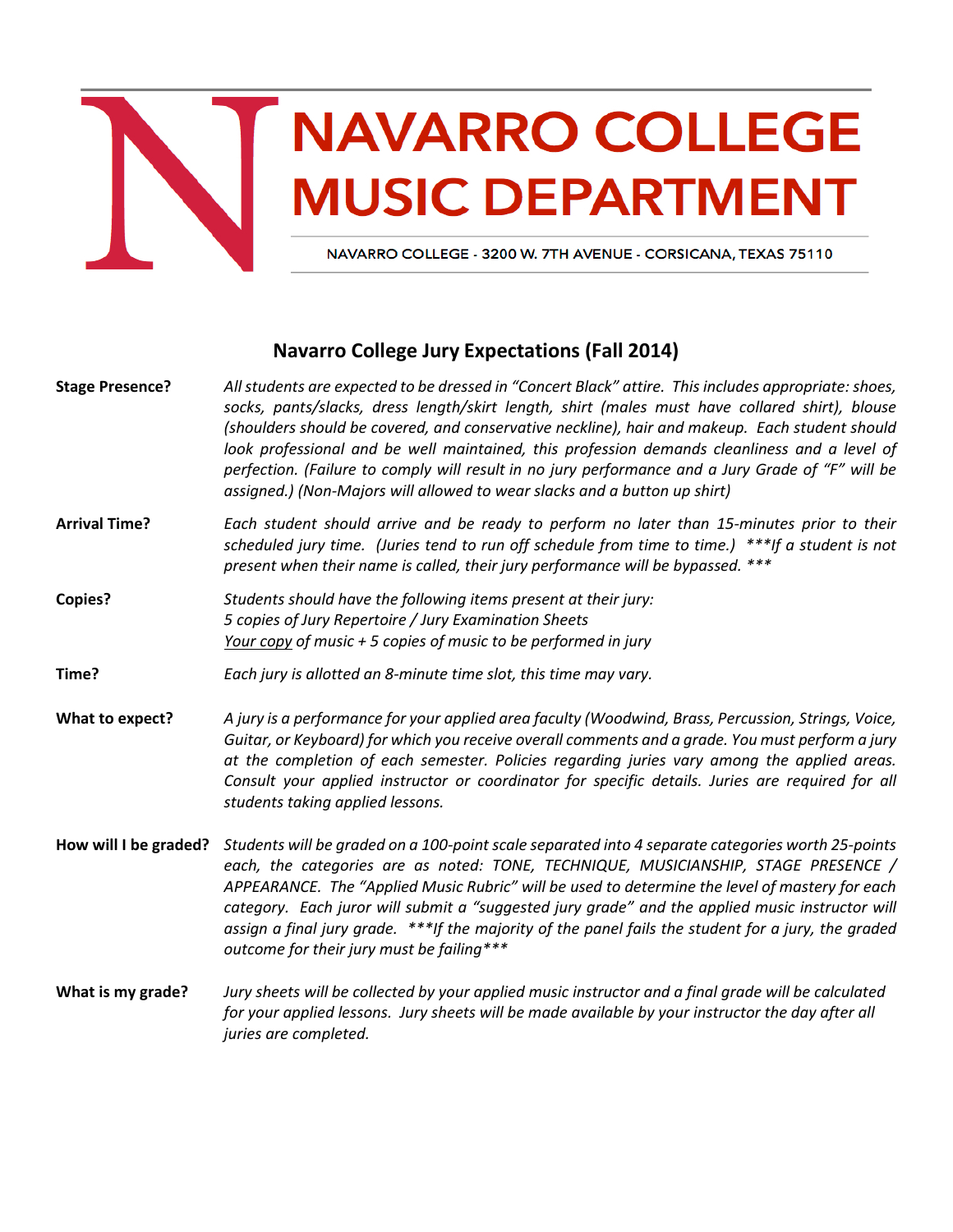| <b>APPLIED MUSIC RUBRIC</b>                                                                                                                                                                         |                                                                                                                                                                                                                                                                                                                                                                |                                                                                                                                                                                                                                                                                                                                                                                                     |                                                                                                                                                                                                                                                                                                                                                                       |                                                                                                                                                                                                                                                                                                                                                                                                         |  |  |  |
|-----------------------------------------------------------------------------------------------------------------------------------------------------------------------------------------------------|----------------------------------------------------------------------------------------------------------------------------------------------------------------------------------------------------------------------------------------------------------------------------------------------------------------------------------------------------------------|-----------------------------------------------------------------------------------------------------------------------------------------------------------------------------------------------------------------------------------------------------------------------------------------------------------------------------------------------------------------------------------------------------|-----------------------------------------------------------------------------------------------------------------------------------------------------------------------------------------------------------------------------------------------------------------------------------------------------------------------------------------------------------------------|---------------------------------------------------------------------------------------------------------------------------------------------------------------------------------------------------------------------------------------------------------------------------------------------------------------------------------------------------------------------------------------------------------|--|--|--|
| Category                                                                                                                                                                                            | <b>5 EXCELLENT</b>                                                                                                                                                                                                                                                                                                                                             | <b>4 GOOD</b>                                                                                                                                                                                                                                                                                                                                                                                       | 3 FAIR                                                                                                                                                                                                                                                                                                                                                                | 2 WEAK                                                                                                                                                                                                                                                                                                                                                                                                  |  |  |  |
| <b>SCALES/</b><br><b>RUDIMENTS/</b><br><b>TECHNICAL</b><br><b>EXERCISES</b>                                                                                                                         | Student is fluent and<br>proficient in scales,<br>arpeggios, technical<br>exercises and rudiments.<br>On track for level and<br>expectations of the<br>studio/department                                                                                                                                                                                       | Student is on track with<br>expectation of the<br>studio/department, but<br>minor flaws or<br>inconsistencies exist in<br>execution. Fluency and<br>accuracy are clear despite<br>minor errors                                                                                                                                                                                                      | Student is<br>demonstrating<br>comprehension of<br>scales, techniques and<br>rudiments, but<br>execution and<br>consistency interfere<br>with fluency. More<br>work is needed to<br>develop these skills                                                                                                                                                              | Student skill level is<br>below expectations and<br>is likely a core problem<br>in their performance.<br>Daily remediation of<br>these skills is required to<br>continue.                                                                                                                                                                                                                               |  |  |  |
| ACCURACY,<br><b>INTONATION</b>                                                                                                                                                                      | Notes (&/or intonation) are<br>consistently accurate.                                                                                                                                                                                                                                                                                                          | An occasional inaccurate (or<br>out of tune) note is played,<br>but does not detract from<br>overall performance.                                                                                                                                                                                                                                                                                   | More than a few<br>inaccurate (or out of<br>tune) notes are played,<br>detracting from the<br>overall performance.                                                                                                                                                                                                                                                    | Wrong notes (or out of<br>tune) consistently<br>detract from the<br>performance.                                                                                                                                                                                                                                                                                                                        |  |  |  |
| <b>RHYTHM</b>                                                                                                                                                                                       | The beat is secure, the<br>rhythms are accurate and<br>interpreted correctly for the<br>style of music being played.                                                                                                                                                                                                                                           | The beat and the rhythms<br>are mostly secure and<br>accurate. There are a few<br>duration errors, but these<br>are a <i>minor</i> detraction from<br>the overall performance.                                                                                                                                                                                                                      | The beat is sometimes<br>erratic making rhythmic<br>flow suspect and/or<br>rhythmic inaccuracies<br>detract from the overall<br>performance.                                                                                                                                                                                                                          | The beat and rhythms<br>are too erratic and<br>seldom accurate,<br>detracting significantly<br>from the overall<br>performance.                                                                                                                                                                                                                                                                         |  |  |  |
| <b>TONE QUALITY</b><br>(Possible problems:<br>tone strident,<br>covered or small.<br>Overall forced<br>pinched, not<br>supple. Improper<br>mallet, playing<br>area, stroke, bow,<br>placement, etc) | Production of sound is<br>professional, clear, and<br>even throughout range.<br>Vibrato or dynamic is used<br>to enhance tone.                                                                                                                                                                                                                                 | Higher or lower ranges,<br>diction error or articulation<br>sometimes cause tone to be<br>less controlled. Tone quality<br>typically does not detract<br>from the performance.<br>Vibrato and dynamic nuance<br>may be used inappropriately<br>or absent.                                                                                                                                           | Tone is inconsistent<br>even in the normal<br>playing range. Extremes<br>in range are usually<br>uncontrolled. The tone<br>quality often detracts<br>from overall<br>performance. Vibrato is<br>not integrated and<br>dynamic enhancement<br>is rarely used. Diction is<br>unclear and clouds tone.                                                                   | Tone is not focused,<br>clear or centered<br>regardless of the range<br>being played, detracting<br>significantly from the<br>overall performance.<br>Concept of vibrato,<br>diction, or dynamic<br>enhancement cannot be<br>approached until<br>mastery of basic tone<br>production is achieved.                                                                                                       |  |  |  |
| <b>ARTICULATION/</b><br><b>DICTION</b><br>(Secure, artistic<br>and proper use of<br>the tongue, diction,<br>mallet, bow,<br>fingers, pizz, etc.)                                                    | Secure and appropriately<br>nuanced attacks or diction.<br>Markings are executed<br>accurately as indicated in<br>the score. Passages are<br>technically fluid/fluent and<br>confident. Articulation or<br>diction/text serve to bring<br>music alive.                                                                                                         | Attacks are usually secure,<br>though isolated errors or<br>lapses occur. Markings are<br>usually executed accurately<br>as indicated in the score.<br>Some fluency in technique<br>may be lacking in a few small<br>passages. Articulation,<br>diction/text serve to bring<br>music alive most of the time.                                                                                        | Many attacks are<br>insecure, causing many<br>subsequent markings to<br>be executed<br>inaccurately. Sloppy<br>technique, tongue,<br>diction, mallet choice or<br>bowing interferes with<br>effectiveness of music.<br>Student is able to<br>handle most<br>articulations, but<br>execution within the<br>context of this music is<br>weak.                           | Insecure attacks, diction,<br>bowing, etc are<br>predominant and<br>interfere with the flow<br>of the music to the point<br>of distraction. Markings<br>are typically not<br>executed accurately<br>enough to demonstrate<br>understanding of the<br>technique.                                                                                                                                         |  |  |  |
| <b>MUSICALITY</b>                                                                                                                                                                                   | Demonstrates a connection<br>to the music beyond mere<br>notes, rhythms and<br>technical considerations.<br>Performs explicit markings<br>nearly flawlessly, attending<br>to dynamic, phrasing,<br>coloration, atmosphere,<br>etc. Is able to add personal<br>interpretive elements<br>(dynamics, Rubato, etc)<br>appropriately to enhance<br>musical meaning. | Is able to meet nearly all of<br>the explicit musical demands<br>of the music (tempo,<br>dynamic, Rubato, phrasing,<br>articulation, etc), is clearly<br>connected to the music but<br>needs further guidance on<br>what is stylistically<br>important, particularly<br>implicit musical elements<br>(e.g. where to add<br>crescendo, decrescendo,<br>application and execution of<br>Rubato, etc). | Observes some<br>dynamics and tempo<br>markings, seems<br>frequently disconnected<br>from the music, and the<br>performance is largely<br>mechanically<br>/technically driven. The<br>lack of artistic<br>consideration is an<br>obstacle to success.<br>Implicit interpretive<br>elements are absent<br>and no understanding of<br>musical style is<br>demonstrated. | Majority of explicit<br>dynamic and<br>interpretive markings<br>are absent and no sense<br>of personal connection<br>to the music is evident.<br>Effort is clearly on<br>playing correct notes.<br>The basics of listening to<br>recordings and great<br>performances must be<br>reinforced, as is diligent<br>and regular practice to<br>build the skills necessary<br>to achieve greater<br>artistry. |  |  |  |